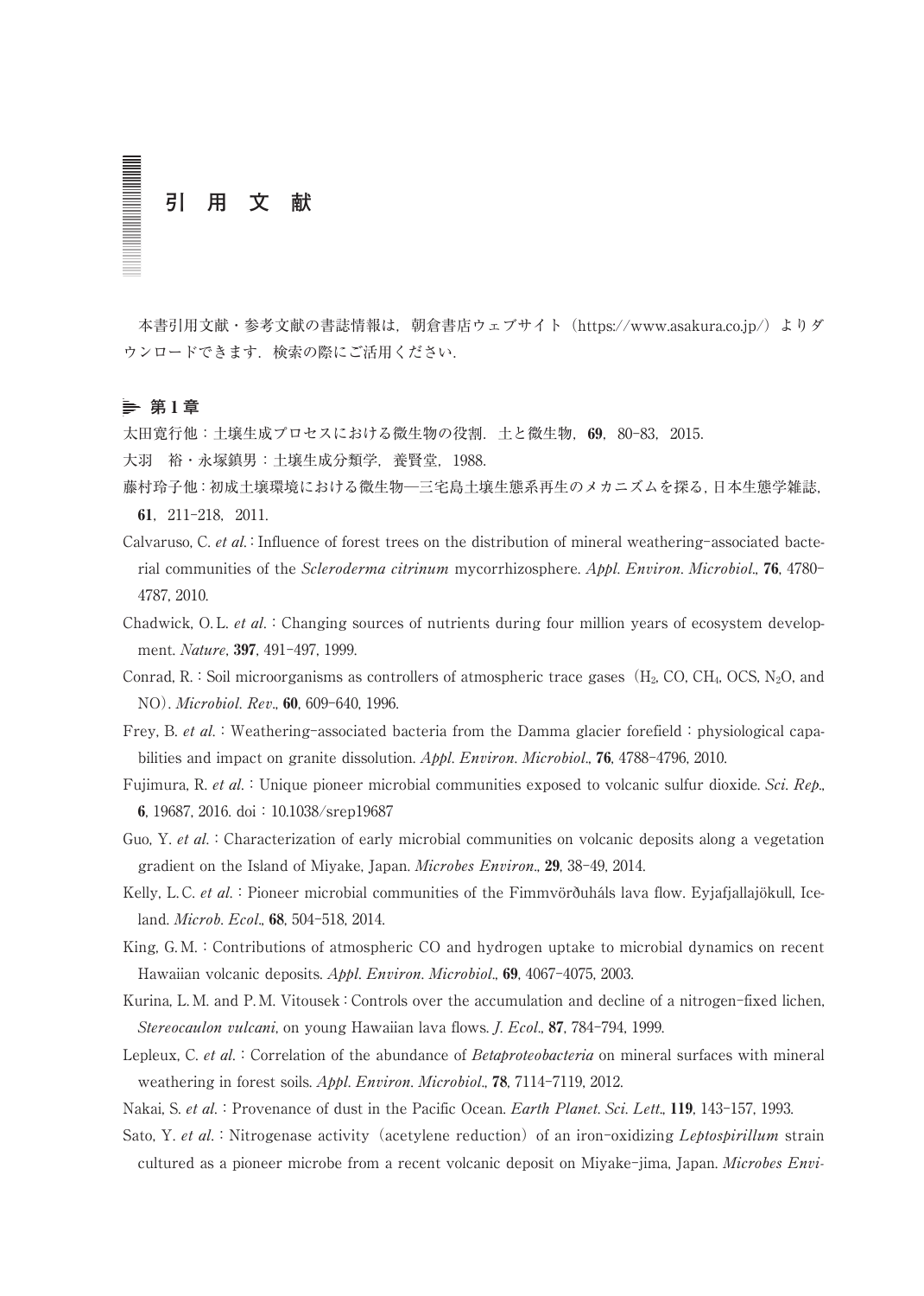ron., 24, 291-296, 2009.

## **第** 2 **章**

犬伏和之・安西徹郎:土壌とはなにか.土壌学概論(犬伏和之・安西徹郎編),朝倉書店,p.4,2011.

服部 勉・宮下清貴:土の微生物学,養賢堂, p.37, p.86, p.89, 1996.

Amundson, R.: The carbon budget in soils. Annu. Rev. Earth Planet Sci., 29, 535-562, 2001.

- Babikova, Z. et al.: Underground signals carried through common mycelial networks warn neighbouring plants of aphid attack. Ecol. Lett., 16, 835-843, 2013.
- Berendsen, R. L. et al.: The rhizosphere microbiome and plant health. Trends. Plant. Sci., 17, 478-486, 2012.
- Broeckling, C.D. et al.: Root exudates regulate soil fungal community composition and diversity.  $A\nphi L$ . Environ. Microbiol., 74, 738-744, 2008.
- Drigo, B. et al.: Shifting carbon flow from roots into associated microbial communities in response to elevated atmospheric CO2. PNAS, 107, 10938-10942, 2010.
- Ehlers, W. et al.: Penetration resistance and root growth of oats in tilled and untilled loess soil. Soil Tillage Res., 3, 261-275, 1983.
- Finlay, R. D. and B. Sodestrom: Mycorrhiza and carbon flow to the soil. In: Mycorrhizal functioning (Allen M. F. ed.), Chapman & Hall, pp.134-160, 1992.

Fitter, A. H. et al.: Biodiversity and ecosystem function in soil. *Funct. Ecol.*, 19, 369-377, 2005.

- Jakobsen, I. and L. Rosendahl:Carbon flow into soil and external hypha from roots of mycorrhizal cucumber plants. New Phytol., 115, 77-83, 1990.
- Jobbágy, E.G. and R.B., Jackson: The vertical distribution of soil organic carbon and its relation to climate and vegetation. Ecol. Appl., 10, 423-436, 2000.
- Kautz,  $T<sub>c</sub>$ : Research on subsoil biopores and their functions in organically managed soils: A review. Renew. Agr. Food Syst., 30, 318-327, 2014.
- Kuzyakov, Y. and E. Blagodatskaya: Microbial hotspots and hot moments in soil: Concept & review. Soil Biol. Biochem., 83, 184-199, 2015.
- Morris, P. et al.: Chemotropic and contact responses of *Phytophthora sojae* hyphae to soybean isoflavonoids and artificial substrates. Plant Physiol., 117, 1171-1178, 1998.
- Nakamoto, T.: The distribution of maize roots as influenced by artificial vertical macropores. *Jpn. J.* Crop Sci., 66, 331-332, 1997.
- Pankhurst, C. E. et al. : Microbiological and chemical properties of soil associated with macropores at different depths in a red-duplex soil in NSW Australia. Plant Soil, 238, 11-20, 2002.
- Pérez-Montaño, F. et al.: Nodulation-gene-inducing flavonoids increase overall production of autoinducers and expression of N-acyl homoserine lactone synthesis genes in rhizobia. Res. Microbiol., 162, 715-723, 2011.
- Philippot, L. et al.: Going back to the roots: the microbial ecology of the rhizosphere. Nat. Rev. Microbiol., 11, 789-799, 2013.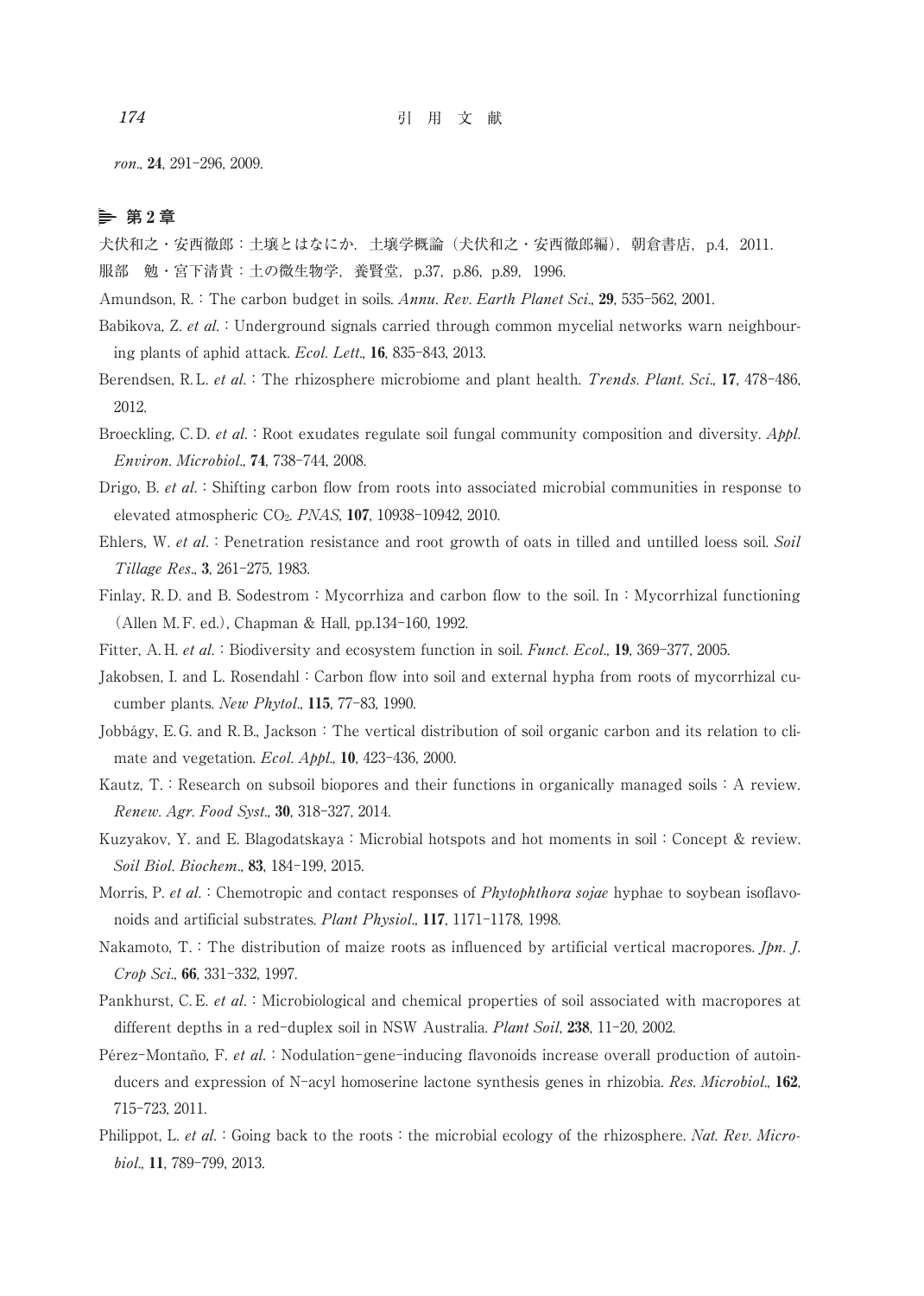Rodríguez, H. and R. Fraga: Phosphate solubilizing bacteria and their role in plant growth promotion. Biotechnol. Adv., 17, 319-339, 1999.

# **第** 3 **章**

Adl, S. M. et al.: The revised classification of eukaryotes. *J. Eukaryot. Microbiol.*, **59**, 429-493, 2012.

- Brochier-Armanet, C. et al.: Mesophilic Crenarchaeota: proposal for a third archaeal phylum, the Thaumarchaeota. Nat. Rev. Microbiol., 6, 245-252, 2008.
- Money, N.P.: *Microbiology, A Very Short Introduction*. Oxford University Press, 2014.
- Ward, N.L. et al.: Three genomes from the phylum Acidobacteria provide insight into the lifestyles of these microorganisms in soils. Appl. Environ. Microbiol., 75, 2046-2056, 2009.
- Youssef, N. H. and M. S. Elshahed: Diversity rankings among bacterial lineages in soil. ISME J., 3, 305-313, 2009.
- Zhang, H.: Gemmatimonas aurantiaca gen. nov., sp. nov., a Gram-negative, aerobic, polyphosphate- accumulating micro-organism, the first cultured representative of the new bacterial phylum Gemmatimonadetes phyl. nov. Int. J. Syst. Evol. Microbiol., 53, 1155-1163, 2003.

### **第** 4 **章**

荒尾知人他:土壌リン脂質と微生物バイオマス・群集構造.土と微生物,51,49-58,1998.

- 星野(高田)裕子:土壌 RNA を用いた微生物群集構造解析.日本微生物生態学会誌,22,51-58,2007.
- 星野 (高田) 裕子・長谷部亮: 十壌からの DNA 抽出法. *I. Environ. Biotech.*, 5, 43-53, 2005.
- 村瀬 潤:安定同位体プロービング(SIP)法で探る水田土壌の炭素動態と微生物.土と微生物,67,39- 46,2013.
- Fujie, K. et al.:Analysis of respiratory quinones in soil for characterization of microbiota. Soil Sci. Plant Nutr., 44, 393-404, 1998.
- Ikenaga, M. and M. Sakai: Application of locked nucleic acid (LNA) oligonucleotide-PCR clamping technique to selectively PCR amplify the SSU rRNA genes of bacteria in investigating the plant-associated community structures. Microbes Environ., 29, 286-295, 2014.
- Metzker, M. L.: Sequencing technologies—the next generation. Nat. Rev. Genet., 11, 31-46, 2010.

# **第** 5 **章**

- Bertagnolli, A. D. et al.: Agricultural land usage transforms nitrifier population ecology. *Environ. Micro*biol., 18, 1918-1929, 2016.
- Daims, H. et al.: Complete nitrification by *Nitrospira* bacteria. Nature, 528, 504-509, 2015.
- Leininger, S. et al.: Archaea predominate among ammonia-oxidizing prokaryotes in soils. Nature, 442, 806-809, 2006.
- Onodera, Y. et al.: Seasonal change in vertical distribution of ammonia-oxidizing archaea and bacteria and their nitrification in temperate forest soil. Microbes Environ., 25, 28-35, 2010.
- Zeglin, L. H. et al.: Bacterial and archaeal amoA gene distribution covaries with soil nitrification proper-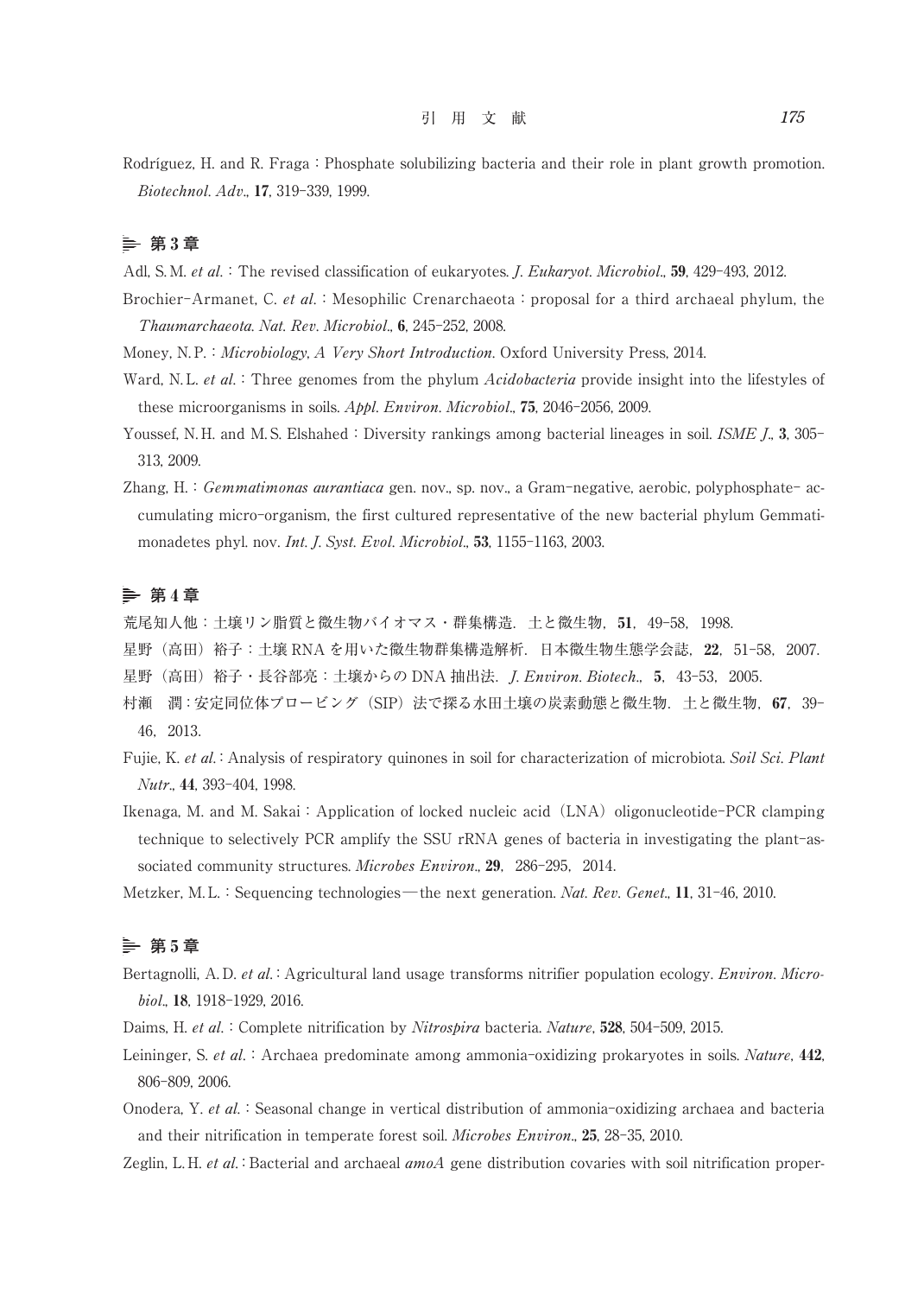ties across a range of land uses. Environ. Microbiol. Rep., 3, 717-726, 2011.

Zhu, T. et al.: Fungi-dominant heterotrophic nitrification in a subtropical forest soil of China. J. Soils Sediments, 15, 705-709, 2015.

## **第** 6 **章**

板倉 学他:ダイズ根粒根圏からの亜酸化窒素発生機構とその低減化.化学と生物,49,560-565,2011. 植田 徹・松口龍彦:窒素の循環.土壌生化学(仁王以智夫他),朝倉書店,pp.111-131,1994.

- 川口正代司:マメ科植物における共生と器官形成の全身的制御システム.蛋白質 核酸 酵素,48,1808- 1815,2003.
- 九町健一: 共生窒素固定放線菌フランキア. 生物工学, 91, 24-27, 2013.

九町健一・栫健太郎:窒素固定を行う放線菌. 土と微生物, 70, 17-22, 2016.

坂本一憲:植物─微生物共生における共通性と多様性:根粒菌と菌根菌.土と微生物,69,25-29,2015.

- 鮫島(斎藤)玲子・南澤 究:土壌生態圏はいかに窒素を獲得したか:共生窒素固定系の進化. 化学と生 物,42,346-351,2004.
- 下田宜司他:マメ科植物と共生微生物の感染初期過程を制御する宿主植物遺伝子研究の現況:植物の成長 調節,46,94-102,2011.
- 林 誠他:共生シグナルの受容と共通シグナル伝達経路の分子遺伝学的解明.蛋白質 核酸 酵素,51,1030- 1037,2006.
- 山中高史・岡部宏秋:わが国に生息する放線菌根性植物とフランキア菌.森林総合研究所研究報告,7, 67-80,2008.
- 横山 正:植物の根と微生物の相互作用.土壌微生物生態学(堀越孝雄・二井一禎編),朝倉書店,pp.37- 96,2003.
- 渡辺 巌:日本でのアゾラ利用の現状と将来--アゾラ外来種が侵略的植物として法規制の対象に. 雑草研 究,51,178-184,2006.
- Adhikari, D. et al.: Genetic diversity of soybean-nodulating rhizobia in Nepal in relation to climate and soil properties. Plant Soil, 357, 131-145, 2012.
- Fowler, D. et al.: The global nitrogen cycle in the twenty-first century. Phil. Trans. R. Soc. B., 368, 2013. doi:10.1098/rstb.2013.0165
- Franche, C. et al.: Nitrogen-fixing bacteria associated with leguminous and non-leguminous plants. Plant Soil, 321, 35-59, 2009.
- Galloway, J. N.: The Global Nitrogen Cycle. In: *Treatise on Geochemistry* vol.8 Biogeochemistry (Holland H. D. and Turekian K. K. eds.) Elsevier, pp.557-583, 2003.
- Itakura, M. et al.: Mitigation of nitrous oxide emission from soils by *Bradyrhizobium japonicum* inoculation. Nat. Clim. Chang., 3, 208-212, 2013.
- Kennedy, I. R. et al.: Non-symbiotic bacterial diazotrophs in crop-farming systems: can their potential for plant growth promotion be better exploited?. Soil Biol. Biochem., 36, 1229-1244, 2004.
- Li, Q. Q. et al.: Diversity and biogeography of rhizobia isolated from root nodules of *Glycine max* grown in Hebei Province, China. Microb. Ecol., 61, 917-931, 2011.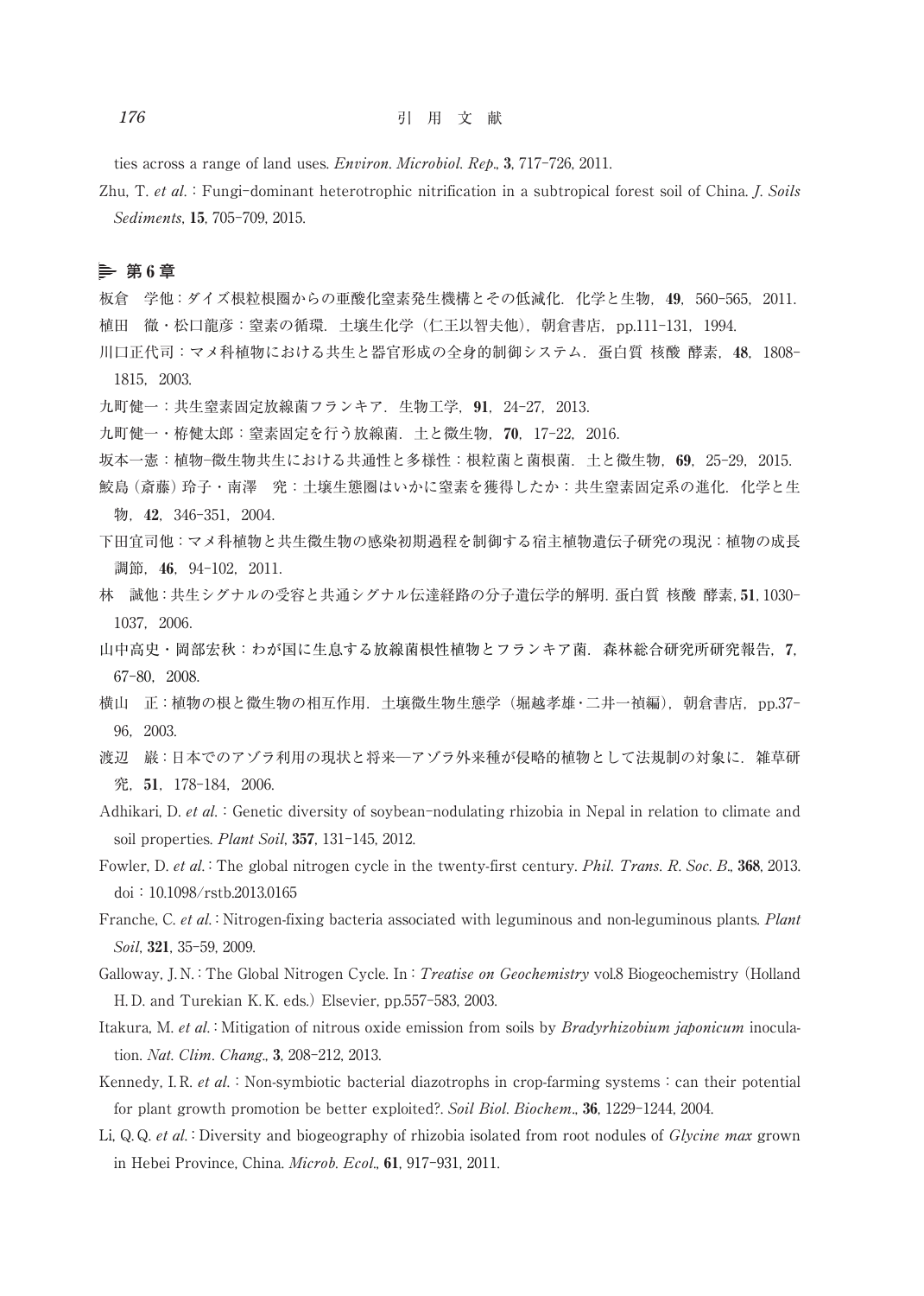- Okazaki, S. et al.: Hijacking of leguminous nodulation signaling by the rhizobial type III secretion system, PNAS, 110, 17131-17136, 2013.
- People, M. B. *et al.*: Biological nitrogen fixation: An efficient source of nitrogen for sustainable agricultural production?. Plant Soil, 174, 3-28, 1995.
- Risal, C. P. et al.: Genetic diversity of native soybean bradyrhizobia from different topographical regions along the southern slopes of the Himalayan mountains in Nepal. Syst. Appl. Microbiol., 33, 416-425, 2010.
- Saeki, Y. et al.: Mathematical ecology analysis of geopraphical distribution of soybean-nodulating bradyrhizobia in Japan. Microbes Environ., 28, 470-478, 2013.
- Saeki, Y. et al.: Effect of flooding and the nosZ gene in bradyrhizobia on bradyrhizobial community structure in the soil. Microbes Environ., 32, 154-163, 2017.
- Sameshima-Saito, R. et al.: Symbiotic *Bradyrhizobium japonicum* reduces  $N_2O$  surrounding the soybean root system via nitrous oxide reductase. Appl. Environ. Microbiol., 72, 2526-2532, 2006.
- Shiro, S. et al.: Genetic diversity and geographical distribution of indigenous soybean-nodulating bradyrhizobia in the United States. Appl. Environ. Microbiol., 79, 3610-3618, 2013.
- Suzuki, K. et al.: Diversity and distribution of indigenous soybean-nodulating rhizobia in the Okinawa islands, Japan. Soil Sci. Plant Nutr., 54, 237-246, 2008.
- Watanabe, I. and C.C. Liu: Improving nitrogen-fixing systems and integrating them into sustainable rice farming. Plant Soil, 141, 57-67, 1992.

### **第** 7 **章**

- 大場広輔·小島知子:アーバスキュラー菌根実験法 (1) アーバスキュラー菌根共生研究へのいざない. 土 と微生物,60,53-56,2006.
- 大場広輔・大和政秀:アーバスキュラー菌根実験法 (8)アーバスキュラー菌根菌の分子生物学的多様性解 析.土と微生物,61,83-89,2007.
- 唐澤敏彦:輪作におけるアーバスキュラー菌根菌の動態と作物の生育に関する研究.北海道農研研報,179, 1-71,2004.
- 小島知子他:日本各地の草地におけるアーバスキュラー菌根菌相.日草誌,55,148-155,2009.
- 斎藤雅典:草地生態系における菌根共生.日本生態学会誌,49,139-144,1999.
- 齋藤雅典:アーバスキュラー菌根菌接種技術の可能性.日草誌,59,274-276,2014.
- 西尾道徳・木村龍介:リン溶解菌とその農業利用の可能性.土と微生物,28,31-40,1986.
- 堀江直樹他:耐酸性菌根菌 (Rhizophagus clarus RF1) 資材を用いた酸性土壌法面の緑化工. 日緑工誌, 42,156-159,2016.
- 森 崇他:自然栽培が作物根へのアーバスキュラー菌根菌感染と土壌微生物バイオマスリンに及ぼす影 響.中部土壌肥料研究,105,46-47,2016.
- Smith, S. E. and D. J. Read: *Mycorrhizal Symbiosis*. 3rd ed. Academic Press, 2008.
- van Tuinen, D. et al.:Charcterization of root colonization profiles by a microcosm community of arbuscular mycorrhizal fungi using 25S rDNA-targeted nested PCR. Mol. Ecol., 7, 879-887, 1998.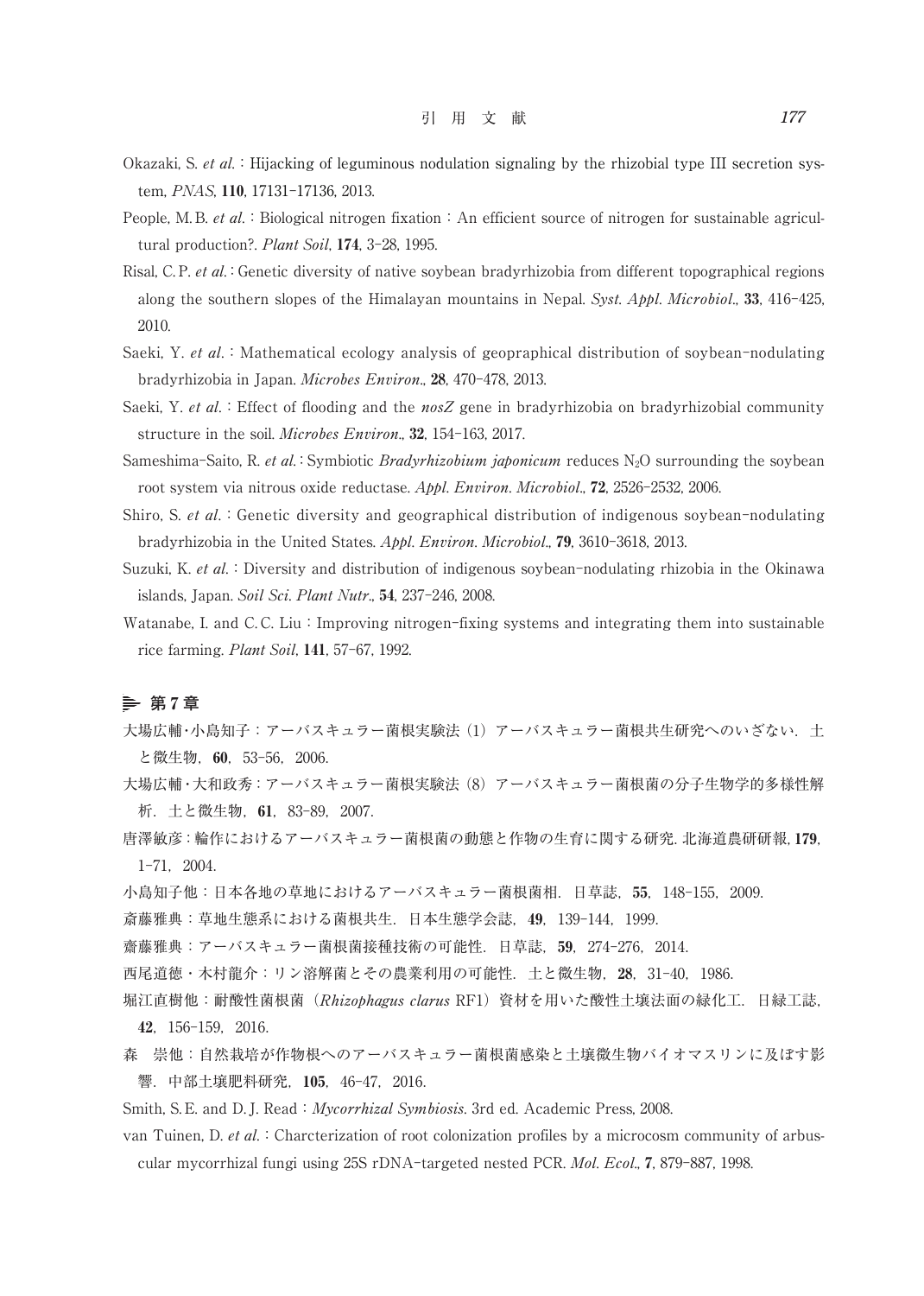# **第** 8 **章**

- Ahmed, A. and S. Hasnain: Auxin-producing Bacillus sp.: Auxin quantification and effect on the growth of Solanum tuberosum. Pure Appl. Chem., 82, 313-319, 2010.
- Ahmad, M. et al.: Efficacy of Rhizobium and Pseudomonas strains to improve physiology, ionic balance and quality of mung bean under salt-affected conditions on farmer's fields. Plant Physiolol. Biochem., 63, 170-176, 2013.
- Davies, P. J.: Plant Hormones: Physiology, Biochemistry, and Molecular Biology, Kluwer Academic, 1995.
- Flores-Félix, J. D. et al.: Plants probiotics as a tool to produce highly functional fruits: The case of Phyllobacterium and vitamin C in strawberries. PLoS One, 10, 2015. e0122281
- Glick, B. R.: Plant growth-promoting bacteria: Mechanisms and applications. Scientifica, 2012. 963401, doi:10.6064/2012/963401
- Glick, B.R.: Bacteria with ACC deaminase can promote plant growth and help to feed the world.  $Mi$ crobiol. Res., 169, 30-39, 2014.
- Jourdan, E. et al.: Insights into the defense-related events occurring in plant cells following perception of surfactin-type lipopeptide from Bacillus subtilis. Mol. Plant Microbe Interact., 22, 456-468, 2009.
- Khan, A. L. et al.: Bacterial endophyte Sphingomonas sp. LK11 produces gibberellins and IAA and promotes tomato plant growth. J. Microbiol., 52, 689-695, 2014.
- Kloepper, J. W. and M. N. Schroth: Plant growth-promoting rhizobacteria and plant growth under gnotobiotic conditions. Phytopathology, 71, 642-644, 1981.
- Lambrecht, M. et al.: Indole-3-acetic acid: a reciprocal signalling molecule in bacteria-plant interactions. Trends. Microbiol., 8, 298-300, 2000.
- Liu, F. et al.: Cytokinin-producing, plant growth-promoting rhizobacteria that confer resistance to drought stress in Platycladus orientalis container seedlings. Appl. Microbiol. Biotechnol., 97, 9155- 9164, 2013.
- Marulanda, A. et al.: Regulation of plasma membrane aquaporins by inoculation with a Bacillus megaterium strain in maize (Zea mays L.) plants under unstressed and salt-stressed conditions. Planta, 232, 533-543, 2010.
- Naveed, M. et al.: Drought stress amelioration in wheat through inoculation with Burkholderia phytofirmans strain PsJN. Plant Growth Regul., 73, 121-131, 2014.
- Pishchik, V. N. et al.: Experimental and mathematical simulation of plant growth promoting rhizobacteria and plant interaction under cadmium stress. Plant Soil, 243, 173-186, 2002.
- Puga-Freitas, R., and M. Blouin: A review of the effects of soil organisms on plant hormone signaling pathways. Environ. Exp. Bot., 114, 104-116, 2015.
- Ryu, C. et al.:Bacterial volatiles promote growth in Arabidopsis. Proc. Natl. Acad. Sci. U.S.A., 100, 4927- 4932, 2003.
- Ryu, C. et al.: Bacterial volatiles induce systemic resistance in Arabidopsis. Plant Physiol., 134, 1017-1026, 2004.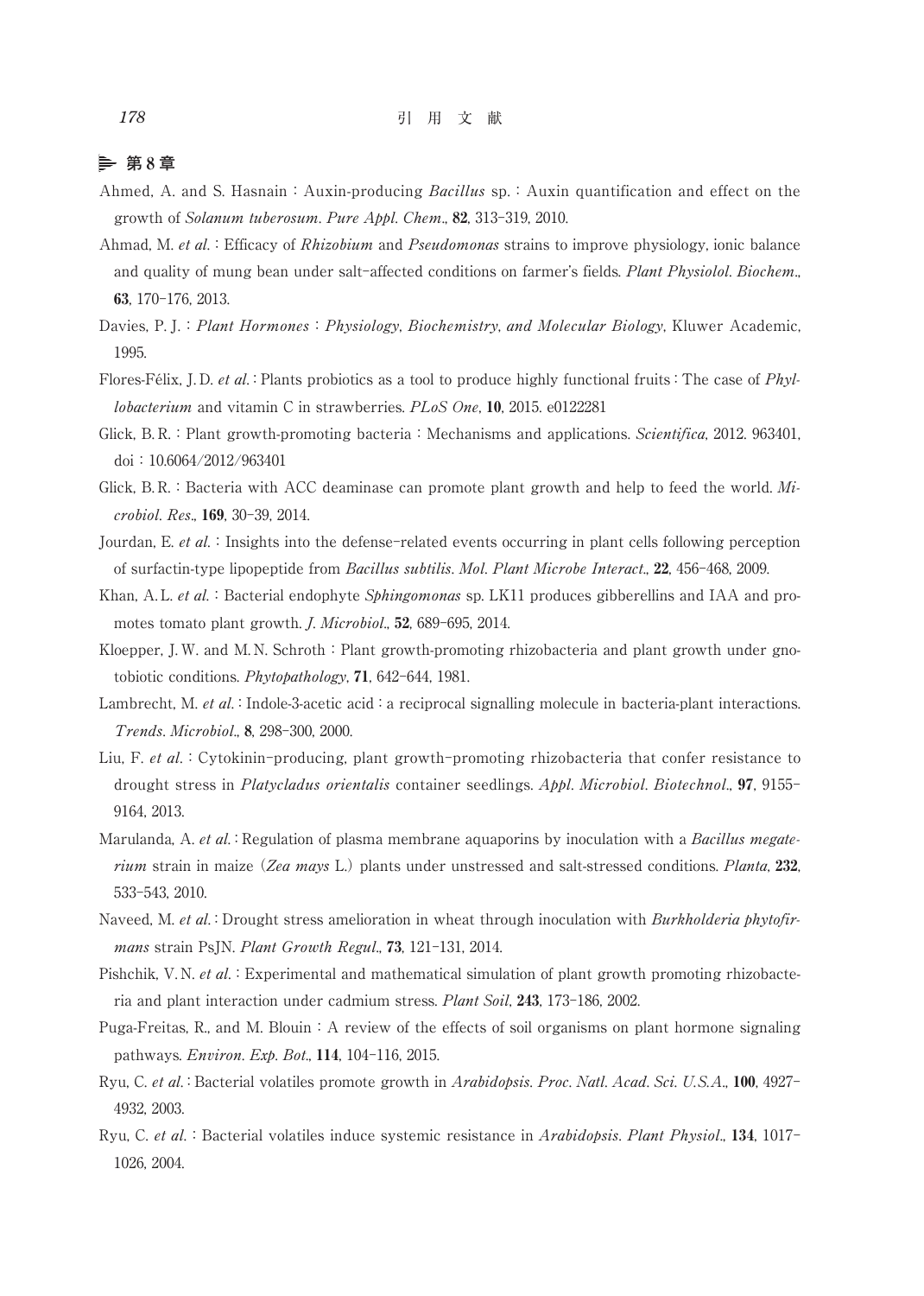- Sarma, R. K. and R. Saikia: Alleviation of drought stress in mung bean by strain *Pseudomonas aerugi*nosa GGRJ21. Plant Soil, 377, 111-126, 2014.
- Stein, T.: Bacillus subtilis antibiotics: structures, syntheses and specific functions. Mol. Microbiol., 56, 845-857, 2005.
- Yokota, K. and H. Hayakawa: Impact of antimicrobial lipopeptides from *Bacillus* sp. on suppression of Fusarium yellows of tatsoi. Microbes Environ., 30, 281-283, 2015.

### **第** 9 **章**

荒川征夫:リゾクトニア.土壌微生物実験法 第 3 版(土壌微生物学会編),養賢堂,pp.171-175,2013. 有江 力他: フザリウム. 土壌微生物実験法 第 3 版 (土壌微生物学会編),養賢堂, pp.175-189, 2013. 土壌伝染病談話会編:土壌伝染病談話会レポート,日本植物病理学会,1992.

- 内藤繁雄:病気の予防と防除. 最新植物病理学 (奥田誠一他編), 朝倉書店, p.147, 2004.
- 日本土壌協会:土壌診断と対策,曙光印刷,2016.
- 農林水産省:農業経営統計調査 品目別経営統計.http://www.maff.go.jp/j/tokei/kouhyou/noukei/hinmo ku/index.html
- 平成 28年度全国農業システム化研究会:野菜の土壌病害虫対策に関する情報交換会資料(東北関東甲信 越東海近畿北陸ブロック 26 府県).
- 堀江博道編著:カラー図説 植物病原菌類の見分け方 第 1 編 植物病原菌類の所属と形態的特徴,大誠社, 2014.
- 村上圭一・後藤逸男:土壌のリン酸過剰が土壌病害の発病を助長する.農及園,82,1290-1294,2007.
- 持田秀之:連作障害.環境保全型農業事典(石井龍一編),丸善出版,pp.344-350,2005.
- 米山伸吾他:図説 野菜の病気と害虫─伝染環・生活環と防除法,農山漁村文化協会,2005.
- 和田さと子:殺線虫剤が土壌中の線虫及び微生物群集に及ぼす影響.東京農工大学大学院生物システム応 用科学府 博士論文,2009.
- Banno, S. et al.: Quantitative nested real-time PCR detection of Verticillium longisporum and V. dahliae in the soil of cabbage. J. Gen. Plant Pathol., 77, 282-291, 2011.
- Bonanomi, G. et al.: Identifying the characteristics of organic soil amendments that suppress soilborne plant diseases. Soil Biol. Biochem., 42, 136-144, 2010.
- Min, Y. Y. et al. : A novel nematode diagnostic method by the direct quantification of plant-parasitic nematodes in soil with real-time PCR. Nematology, 14, 265-276, 2012.
- Oerke, E.C.: Crop losses to pests. *J. Agric. Sci.*, 144, 31-43, 2006.
- Oerke, E.C. and H.W. Dehne: Safeguarding production-losses in major crops and the role of crop protection. Crop Prot., 23, 275-285, 2004.
- Sato, E. et al.: Effects of the density of root-lesion nematode (Pratylenchus penetrans), soil chemical and microbial properties on the damage to Japanese radish. Nematology, 15, 931-938, 2013.
- Wada, S. et al.: Effects of the nematicide imicyafos on soil nematode community structure and damage to radish caused by *Pratylenchus penetrans. J. Nematol.*, 43, 1-6, 2011.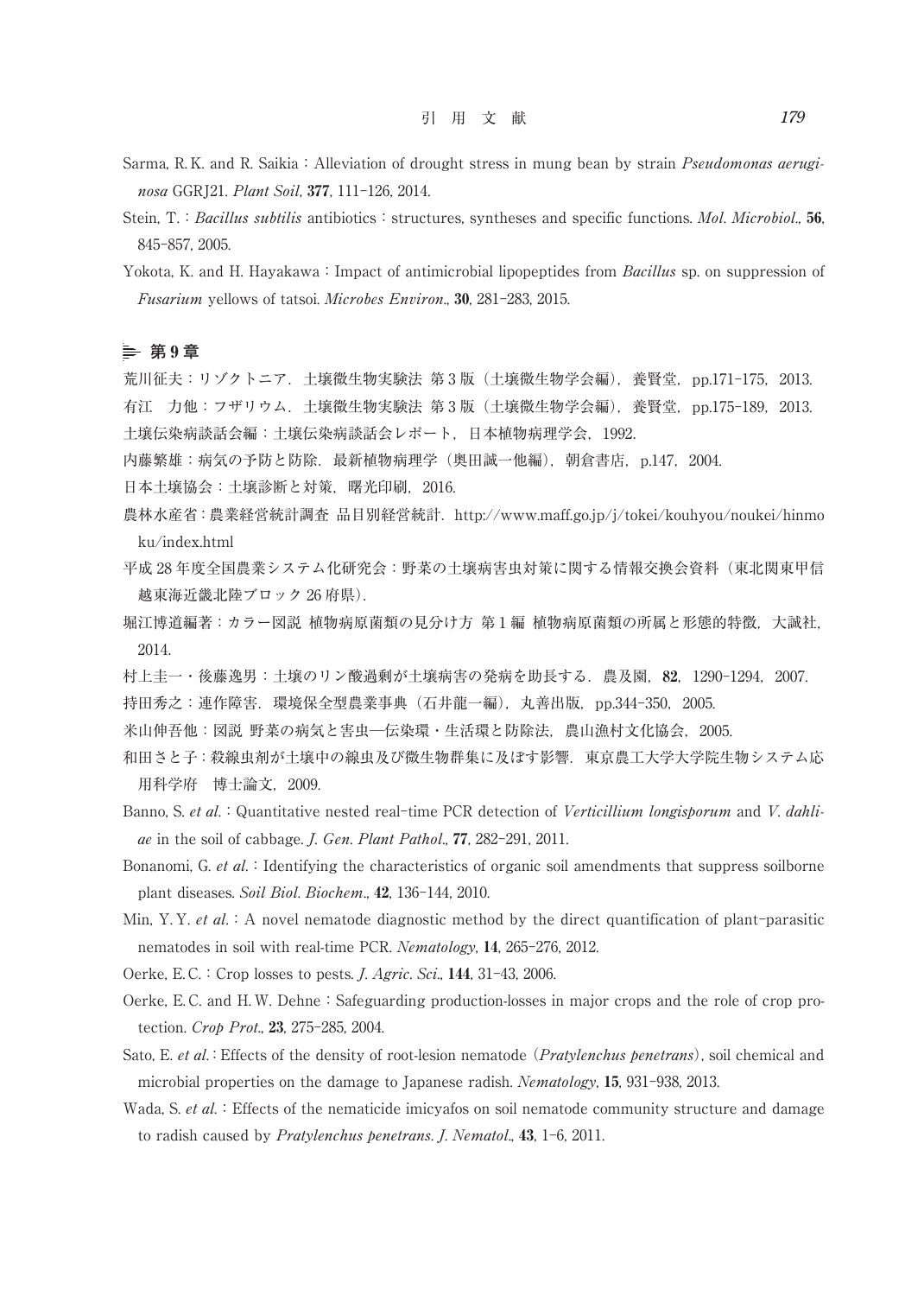### **第** 10 **章**

- 石沢修一・豊田広三:本邦土壌の微生物フロラに関する研究.農技研報 B,14,204-284,1964.
- 塩田悠賀里他:長期にわたる四要素および堆肥の欠除が水田土壌の微生物性に及ぼす影響.土と微生物,

29,3-8,1987.

- 妹尾啓史:温室効果ガスと土壌微生物.土と微生物,69,10-15,2015.
- 高井康雄:湛水下の土壌中における酸化還元過程.水田土壌学(川口桂三郎編),講談社,pp.23-55,1978. 若月利之:水田土壌. 最新土壌学(久馬一剛編), 朝倉書店, pp.157-178, 1997.
- 和田秀徳:水田土壌における物質変化と微生物.土の微生物(土壌微生物研究会編),博友社,pp.127-171, 1981.
- FAOSTAT 2014 http://www.fao.org/faostat/en/#home
- Kimura, M.: Anaerobic microbiology in waterlogged rice fields. In: Soil Biochemistry Vol. 10 (J. Bollag and G. Stotzky eds.), Marcel Dekker, pp.35-138, 2000.
- Kimura, M. et al.: Carbon cycling in rice field ecosystems in the context of input, decomposition and translocation of organic materials and the fates of their end products ( $CO<sub>2</sub>$  and  $CH<sub>4</sub>$ ). Soil Biol. Biochem., 36, 1399-1416, 2004.

Kirk, G.: The biogeochemistry of submerged soils, John Wiley & Sons, 2004.

Minamisawa, K. et al.: Are symbiotic methanotrophs key microbes for N acquisition in paddy rice root?. Microbes Environ., 31, 4-10, 2016.

- Murase, J. et al.: Impact of long-term fertilizer treatment on the microeukaryotic community structure of a rice field soil. Soil Biol. Biochem., 80, 237-243, 2015.
- Noll, M. et al.: Succession of bacterial community structure and diversity in a paddy soil oxygen gradient. Environ. Microbiol., 7, 382-395, 2005.
- Usui, Y. and T. Kasubuchi: Effects of herbicide application on carbon dioxide, dissolved oxygen, pH, and RpH in paddy-field ponded water. Soil Sci. Plant Nutr., 57, 1-6, 2011.
- Watanabe, I. and C. Furusaka: Microbial ecology of flooded rice soils. In: Advances in Microbial Ecology Volume 4 (M. Alexander ed.), Plenum Press, pp.125-168, 1980.
- Ye, R. et al.: Homoacetogenesis: A potentially underappreciated carbon pathway in peatlands. Soil Biol. Biochem., 68, 385-391, 2014.

### **第** 11 **章**

赤司和隆:土壌と根圏 IV.農業技術体系 土壌施肥編第 1 巻,農村漁村文化協会,118-124,1975.

- 石沢修一・豊田広三:本邦土壌の微生物フロラに関する研究.農技研報 B 土壌肥料,203-284,1964.
- 駒田 亘・門間敏幸:連作障害総合防除システム開発の手引き.総合農業研究叢書,16,13-32,1989.

西尾道徳:連作障害の発生について.土肥誌,54,64-73,1983.

- 松口龍彦・新田恒雄:きゅう肥,作物残渣の施用が畑作物の根群発達および根の糸状菌フロラに及ぼす影 響.土肥誌,58,661-670,1987.
- Holland, J. E. et al.: Liming impacts on soils, crops and biodiversity in the UK: A review. Sci. Total Environ., 610-611, 316-332. 2018.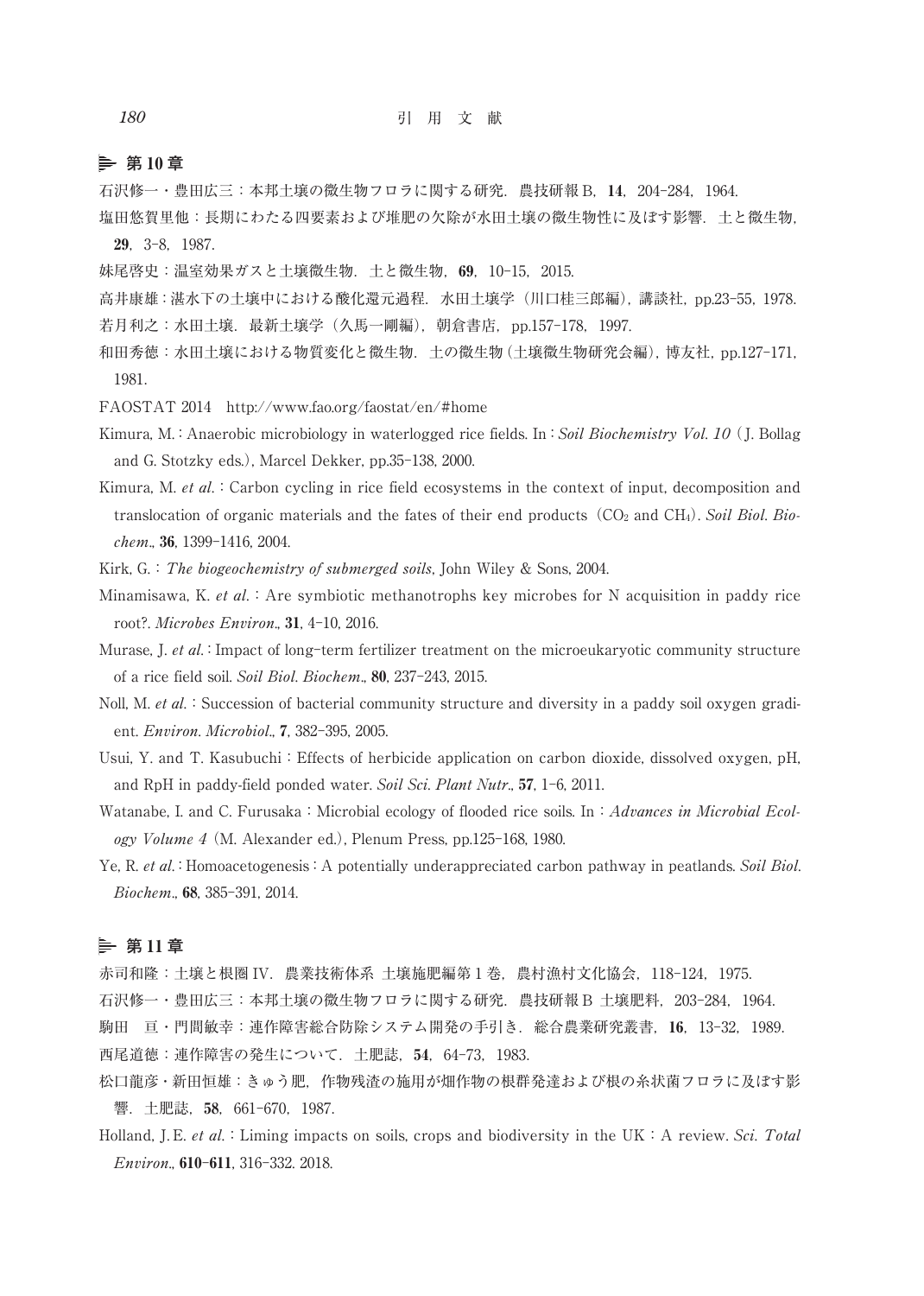## 引 用 文 献 *181*

# $\geq$  コラム2

- Cahyani, V. R. et al.: Succession of microbiota estimated by phospholipids fatty acid analysis and changes in organic constituents during the composting process of rice straw. Soil Sci. Plant Nutr., 48, 735-743, 2002.
- Cahyani, V. R. et al.: Succession and phylogenetic composition of bacterial communities responsible for the composting process of rice straw estimated by PCR-DGGE analysis. Soil Sci. Plant Nutr., 49, 619-630, 2003.
- Cahyani, V. R. et al.: Succession and phylogenetic profile of eukaryotic communities in the composting process of rice straw estimated by PCR-DGGE analysis. Biol. Fertil. Soils, 40, 334-344, 2004.

### **第** 12 **章**

大園享司:冷温帯林における落葉の分解過程と菌類群集.日本生態学会誌,57,304-318,2007.

片山義博他編:〈木材科学講座 11〉バイオテクノロジー, 海青社, 2002.

- 深沢 遊・大園享司:植物リター分解菌とブナ林の土壌生態系. 微生物の生態学(日本生態学会編), 共 立出版, pp.169-185, 2011.
- 藤井一至:大地の五億年一せめぎあう土と生き物たち、山と渓谷社, 2015.
- 二井一禎・肘井直樹:森林微生物生態学,朝倉書店,2000.
- Buée, M. *et al.*:454 Pyrosequencing analyses of forest soils reveal an unexpectedly high fungal diversity. New Phytol., 184, 449-456, 2009.
- Deng S. P. and M. A. Tabatabai: Cellulase activity of soils. Soil Biol. Biochem., 26, 1347-1354, 1994.
- Floudas, D. et al.: The Paleozoic origin of enzymatic lignin decomposition reconstructed from 31 fungal genomes. Science, 336, 1715-1719, 2012.
- Foissner, W.: Biogeography and dispersal of micro-organisms: a review emphasizing protists. Acta Protozool., 45, 111-136, 2006.
- Fujii, K. et al.:Environmental control of lignin peroxidase, manganese peroxidase, and laccase activities in forest floor layers in humid Asia. Soil Biol. Biochem., 57, 109-115, 2013.
- Gams, W.: Biodiversity of soil-inhabiting fungi. Biodivers. conserv., 16, 69-72, 2007.
- Hofrichter, M.: Lignin conversion by manganese peroxidase (MnP). *Enzyme Microb. Technol.*, 30, 454-466, 2002.
- Jongmans, A. G. et al. : Rock-eating fungi. Nature, 389, 682, 1997.
- Kemmitt, S. J. et al.: pH regulation of carbon and nitrogen dynamics in two agricultural soils. Soil Biol. Biochem., 38, 898-911, 2006.
- Lal, R.: Carbon sequestration. *Philos. Trans. R. Soc. B: Biol. Sci.*, 363, 815-830, 2008.
- von Lützow, M. and I. Kögel-Knabner: Temperature sensitivity of soil organic matter decomposition what do we know?. Biol. Fertil. Soils, 46, 1-15, 2009.
- Poll, C. et al.: Dynamics of litter carbon turnover and microbial abundance in a rye detritusphere. Soil Biol. Biochem., 40, 1306-1321, 2008.
- Schimel, J. P. and M. N. Weintraub: The implications of exoenzyme activity on microbial carbon and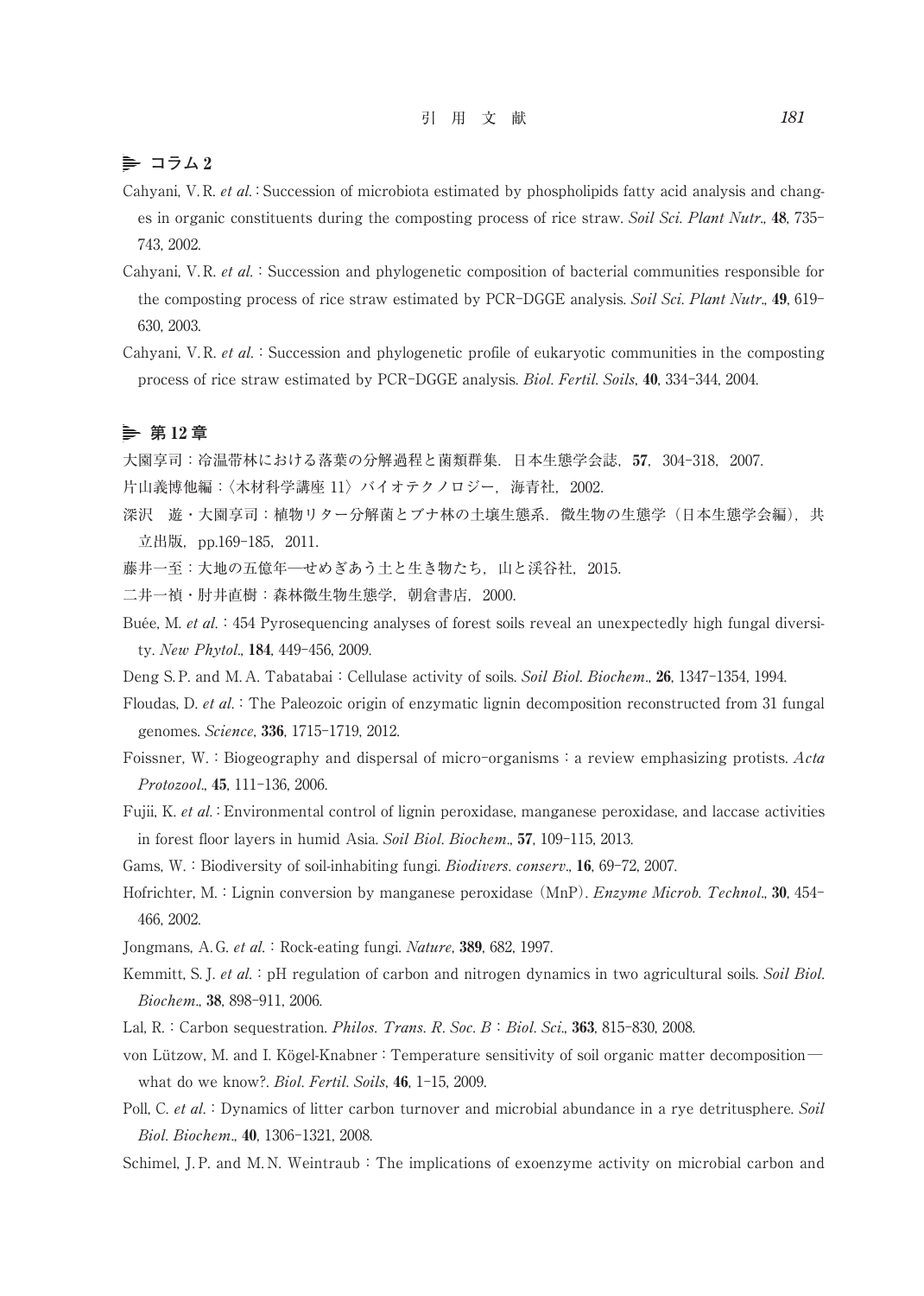nitrogen limitation in soil: a theoretical model. Soil Biol. Biochem., 35, 549-563, 2003.

Toju, H. et al.: Networks depicting the fine-scale co-occurrences of fungi in soil horizons. PloS one, 11, e0165987. 2016.

Wallander, H. et al.: Estimation of the biomass and seasonal growth of external mycelium of ectomycorrhizal fungi in the field. New Phytol., 151, 753-760, 2001.

### **第** 13 **章**

- 中央環境審議会土壌農薬部会土壌汚染技術基準等専門委員会:油汚染対策ガイドライン─鉱油類を含む土 壌に起因する油臭・油膜問題への土地所有者等による対応の考え方,2006.
- 永田裕二・津田雅孝: 有機塩素系殺虫剤分解菌の出現––代謝系の構築と酵素の機能. 蛋白質 核酸 酵素, 50,1511-1518,2005.
- Dick, R. E. and J. P. Quinn: Glyphosate-degrading isolates from environmental samples: occurrence and pathways of degradation. Appl. Microbiol. Biotechnol., 43, 545-550, 1995.
- Jitsumori, K. et al.: X-Ray crystallographic and mutational studies of fluoroacetate dehalogenase from Burkholderia sp. strain FA1. J. Bacteriol., 191(8), 2630-2637, 2009.
- Kamei, I. et al.: Bioconversion of dieldrin by wood-rotting fungi and metabolite detection. Pest Manag. Sci., 66, 888-891, 2010.
- Kataoka, R. et al.: Biodegradation of dieldrin by a soil fungus isolated from a soil with annual endosulfan applications. Environ. Sci. Technol., 44, 6343-6349, 2010.
- Liu, C. M. et al.: Degradation of the herbicide glyphosate by members of the family *Rhizobiaceae. Appl.* Environ. Microbiol., 57, 1799-1804, 1991.
- Lu, T.Q. et al.: Regulation of hydroxylation and nitroreduction pathways during metabolism of the neonicotinoid insecticide imidacloprid by Pseudomonas putida. J. Agric. Food Chem., 64, 4866-4875, 2016.
- Sadowsky, M. J.: Diversity and evolution of micro-organisms and pathways for the degradation of environmental contaminants: a case study with the s-triazine herbicides. In: Ecology of industrial pollution (L. C. Batty and K. B. Hallberg eds.). Cambridge University Press, 205-225, 2010.
- Sakakibara, F. et al.: Isolation and identification of dieldrin-degrading *Pseudonocardia* sp. strain KSF27 using a soil-charcoal perfusion method with aldrin trans-diol as a structural analog of dieldrin. Biochem. Biophys. Res. Commun., 411, 76-81, 2011.
- Van Beilen, J. B. et al.: Diversity of alkane hydroxylase systems in the environment. Oil Gas Sci. Tech., 58, 427-440, 2003.

### **コラム** 4

- 野口勝憲:病害制御を目指した微生物資材の評価と展開.微生物の資材化:研究の最前線(鈴井孝仁他 編), ソフトサイエンス社, pp.157-167, 2000.
- 福井 糧:拮抗微生物利用による生物防除の将来展望. 拮抗微生物による作物病害の生物防除一我が国に おける研究事例・実用化事例─(百町満朗監修),クミアイ化学工業株式会社,pp.225-237,2003.
- 吉田重信・對馬誠也:植物病害に対する微生物農薬の研究開発における課題と展望.化学と生物,51,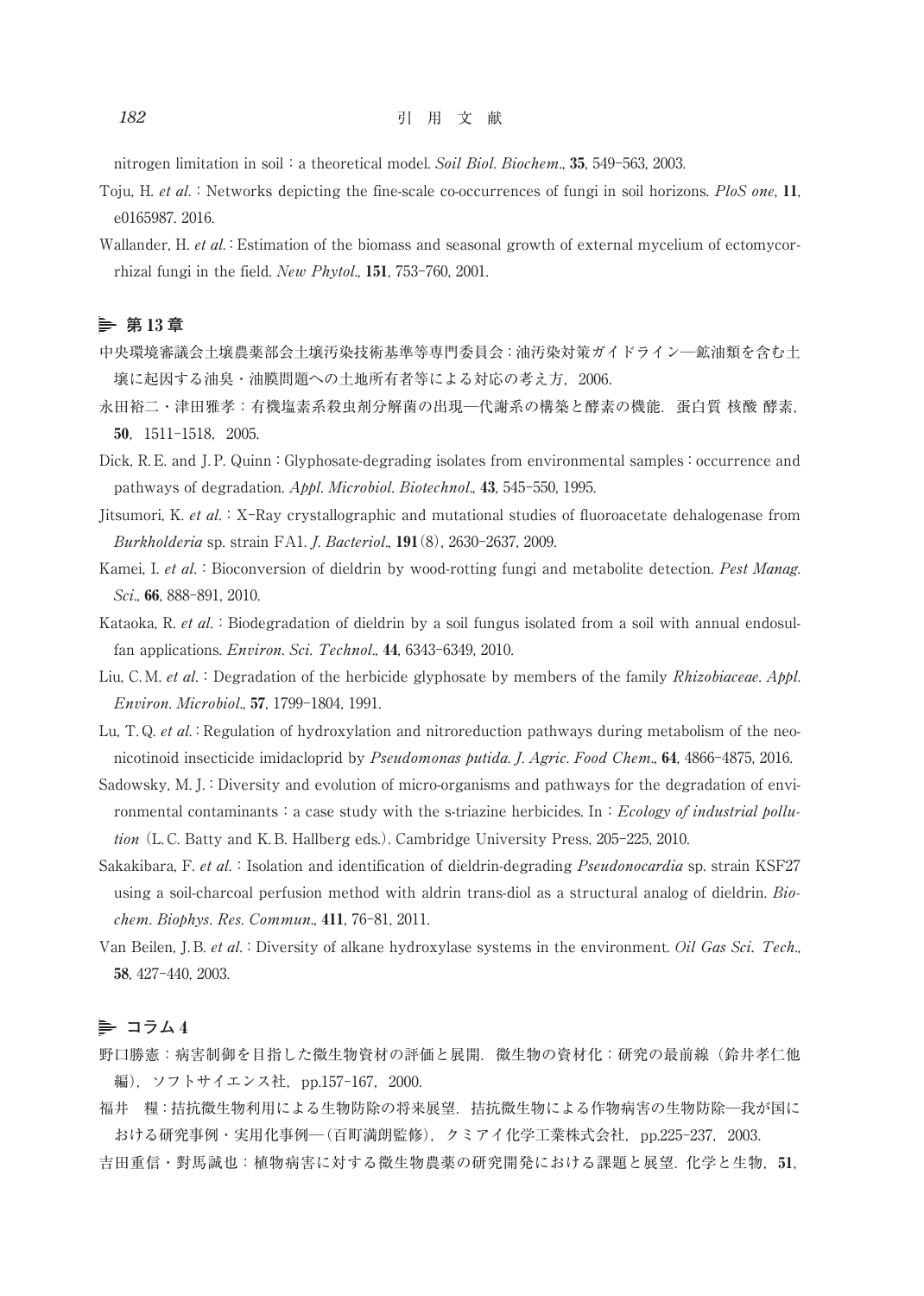pp.541-547, 2013.

Hyakumachi, M. et al. : Recent studies on biological control of plant diseases in Japan. J. Gen. Plant Pathol., 80, 287-302, 2014.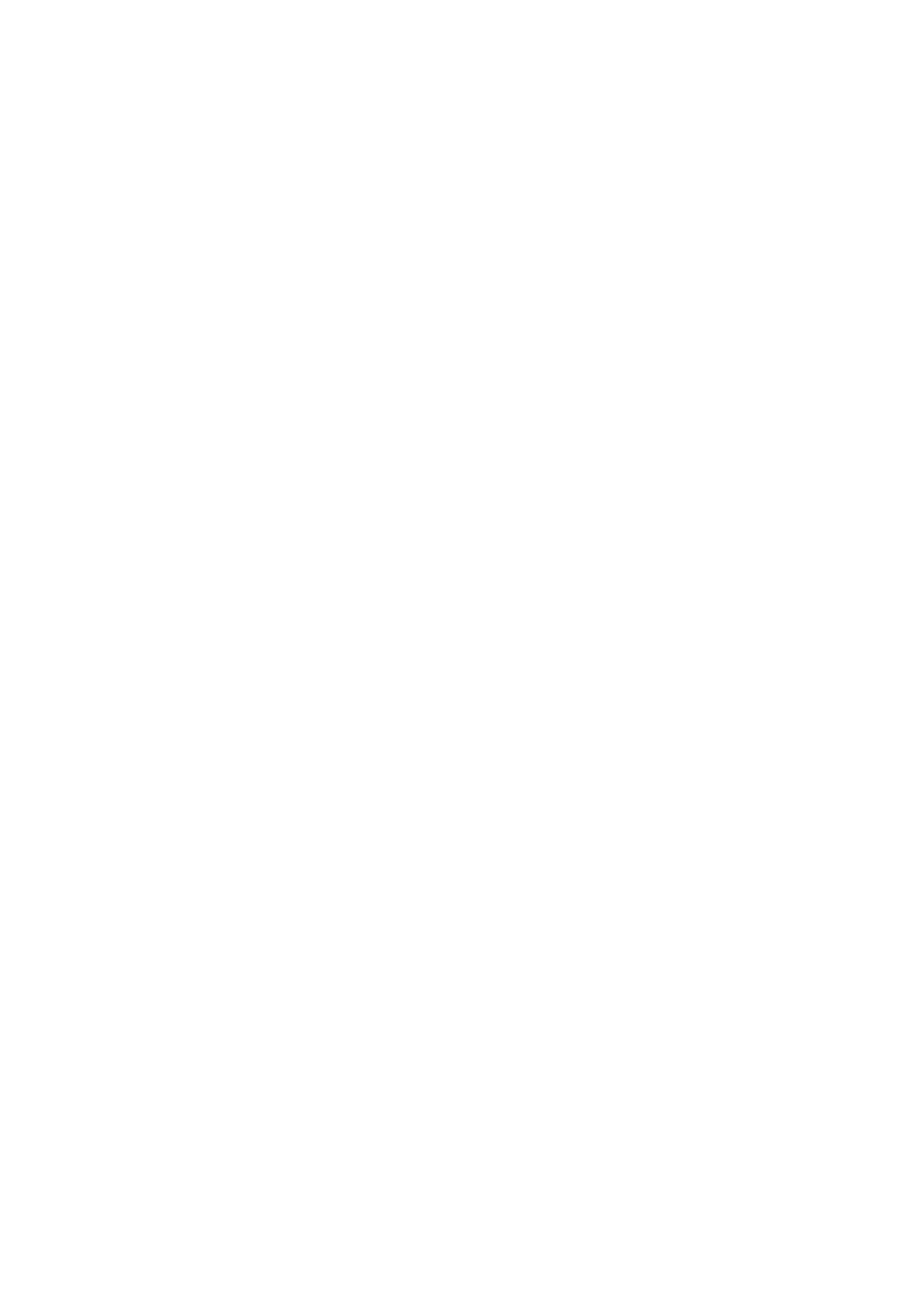# **参 考 文 献**

# **第** 1 **章**

フェンチェル,T. 他著,太田寛行他訳:微生物の地球化学─元素循環をめぐる微生物学,東海大学出版部, 2015.

- Johnson, D. L. and R. J. Schaetzl:Differing views of soil and pedogenesis by two masters:Darwin and Dokuchaev. Geoderma, 237-238, 176-189, 2015.
- King, G. M.: Chemolithotrophic bacteria: distributions, functions and significance in volcanic environment. Microbes Environ., 22, 309-319, 2007.

# **第** 2 **章**

堀越孝雄・二井一禎編著:土壌微生物生態学,朝倉書店,2003.

松中照夫:土壌学の基礎,農文協,2014.

Callaway, R. M. et al. : Novel weapons: invasive plant suppresses fungal mutualists in America but not in its native Europe. Ecology, 89, 1043-1055, 2008.

Eldor, P. A. ed.: Soil Microbiology, Ecology, and Biochemistry 4th ed., Academic Press, 2015.

Guo,  $Z-Y$ , et al.: Rhizosphere isoflavones (daidzein and genistein) levels and their relation to the microbial community structure of mono-cropped soybean soil in field and controlled conditions. Soil Biol. Biochem., 43, 2257-2264, 2011.

Hassan, S. and U. Mathesius: The role of flavonoids in root–rhizosphere signalling: opportunities and challenges for improving plant–microbe interactions. J. Exp. Bot., 63, 3429-3444, 2012.

- Hensen, V.: Die Wurzeln in den tieferen Bodenschichten. Jahrbuch der Deutschen Landwirtschafts-Gesellschaft. 7, 84-96, 1892.
- Köpke, U.: A comparison of methods for measuring root growth of field crops [oats, Avena sativa L.]. Zeitschrift fuer Acker und Pflanzenbau, 150, 39-49, 1981.

Maier, M. R. et al., eds.: Environmental Microbiology 4th ed., Academic Press, 2000.

Mathesius, U. et al.: Extensive and specific responses of a eukaryote to bacterial quorum-sensing signals. PNAS, 100, 1444-1449, 2003.

# **第** 3 **章**

日本土壌微生物学会編:〈新・土の微生物 (5)〉系統分類からみた土の細菌,博友社,2000. 細矢 剛他:カビ図鑑─野外で探す微生物の不思議,全国農村教育協会,2010. 宮道慎二他編:微生物の世界,筑波出版会,2006.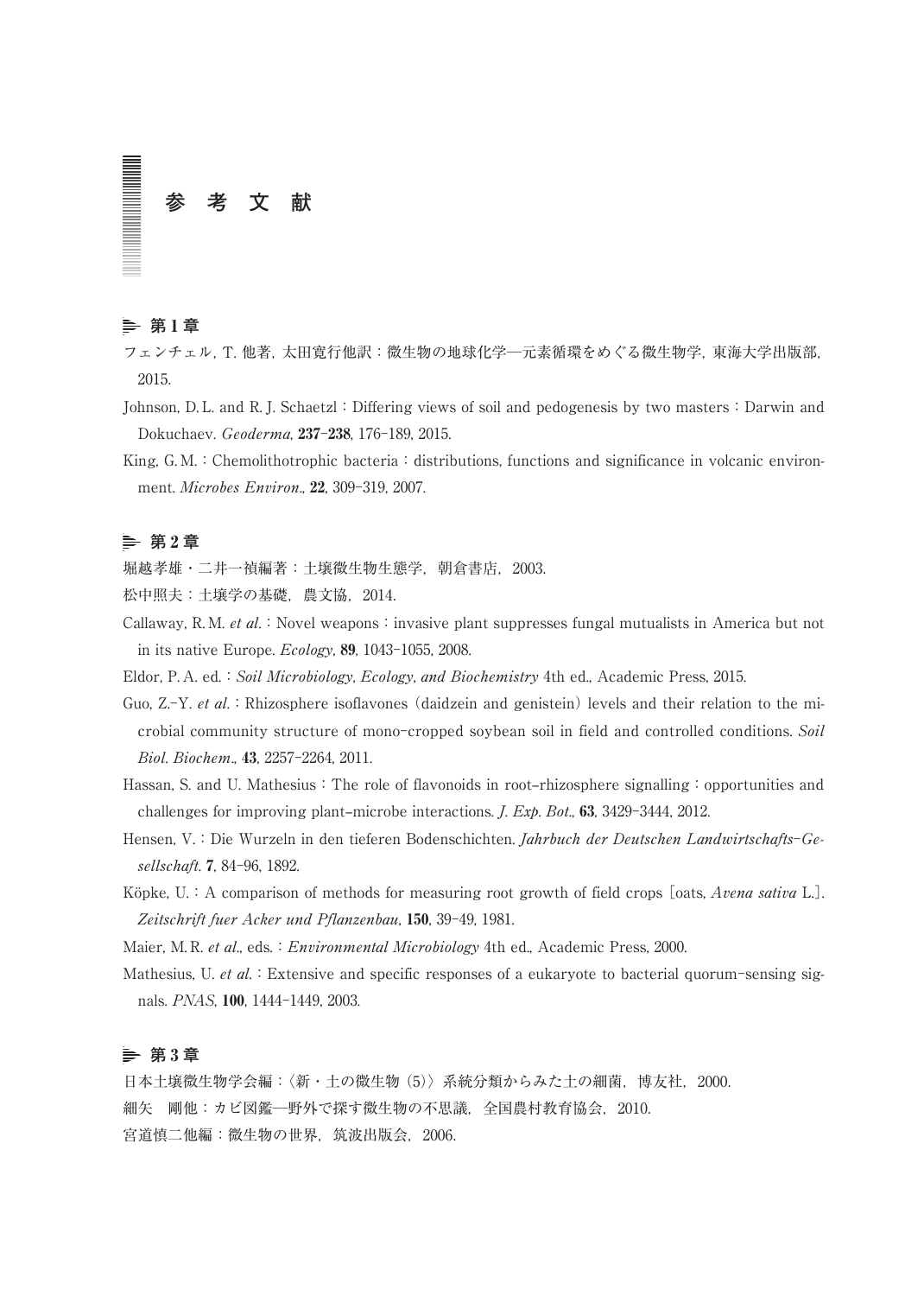### **第** 4 **章**

菅野純夫・鈴木 穣:細胞工学別冊 次世代シークエンサー:目的別アドバンストメソッド,秀潤社,2012. 鈴木健一朗他:微生物の分類・同定実験法 分子遺伝学・分子生物学的手法を中心に,シュプリンガー・ジ ャパン,2001.

- 妹尾啓史:分子生物学と土壌生化学.〈実践土壌学シリーズ〉土壌生化学(犬伏和之編),朝倉書店,印刷 中.
- 中村和憲・関口勇地:微生物相解析技術 目に見えない微生物を遺伝子で解析する,米田出版,2009.
- 二階堂愛:実験医学別冊 次世代シークエンス解析スタンダード NGS のポテンシャルを活かしきる WET & DRY,羊土社,2014.

日本土壌微生物学会:土壌微生物実験法 第 3 版,養賢堂,2013.

# $=$  コラム1

Thompson L. R. et al. A communal catalogue reveals Earth's multiscale microbial diversity. Nature, 551, 457-463, 2017. doi.10.1038/nature24621

### **第** 5 **章**

植田 徹・松口龍彦:窒素の循環.土壌生化学(仁王以智夫他),朝倉書店,pp.109-103,1994.

- カーチマン,D. L. 著,永田 俊訳:微生物生態学─ゲノム解析からエコシステムまで,京都大学学術出版 会,2016.
- 鮫島玲子:最近の脱窒糸状菌研究の動向と今後の展望.土と微生物,68,15-20,2014.

妹尾啓史:温室効果ガスと土壌微生物.土と微生物,69,10-15,2015.

早野恒一:植物の窒素,リン栄養と微生物.〈新・土の微生物 (2)〉植物の生育と微生物(土壌微生物研究 会編),博友社,pp.133-165,1997.

丸本卓哉:微生物バイオマス. 土壌生化学 (仁王以智夫他), 朝倉書店, pp.34-51, 1994.

渡辺克二・早野恒一:土壌中のプロテアーゼ生産微生物.土と微生物,47,9-22,1996.

- Itakura, M. et al.: Mitigation of nitrous oxide emissions from soils by *Bradyrhizobium japonicum* inoculation. Nature Clim. Change, 3, 208-212, 2013.
- Lawton, T. et al.: Characterization of a nitrite reductase involved in nitrifier denitrification. *J. Biol.* Chem., 288, 25575-25583, 2013.
- Qu, Z. et al.:Transcriptional and metabolic regulation of denitrification in Paracoccus denitrificans allows low but significant activity of nitrous oxide reductase under oxic conditions. *Environ. Microbiol.*, 18, 2951-2963, 2016.
- Wei, W. et al.: Higher diversity and abundance of denitrifying microorganisms in environments than considered previously. ISME J., 1-12, 2015.
- Zhu, B. et al.: Rhizosphere priming effects on soil carbon and nitrogen mineralization. Soil Biol. Biochem., 76, 183-192, 2014.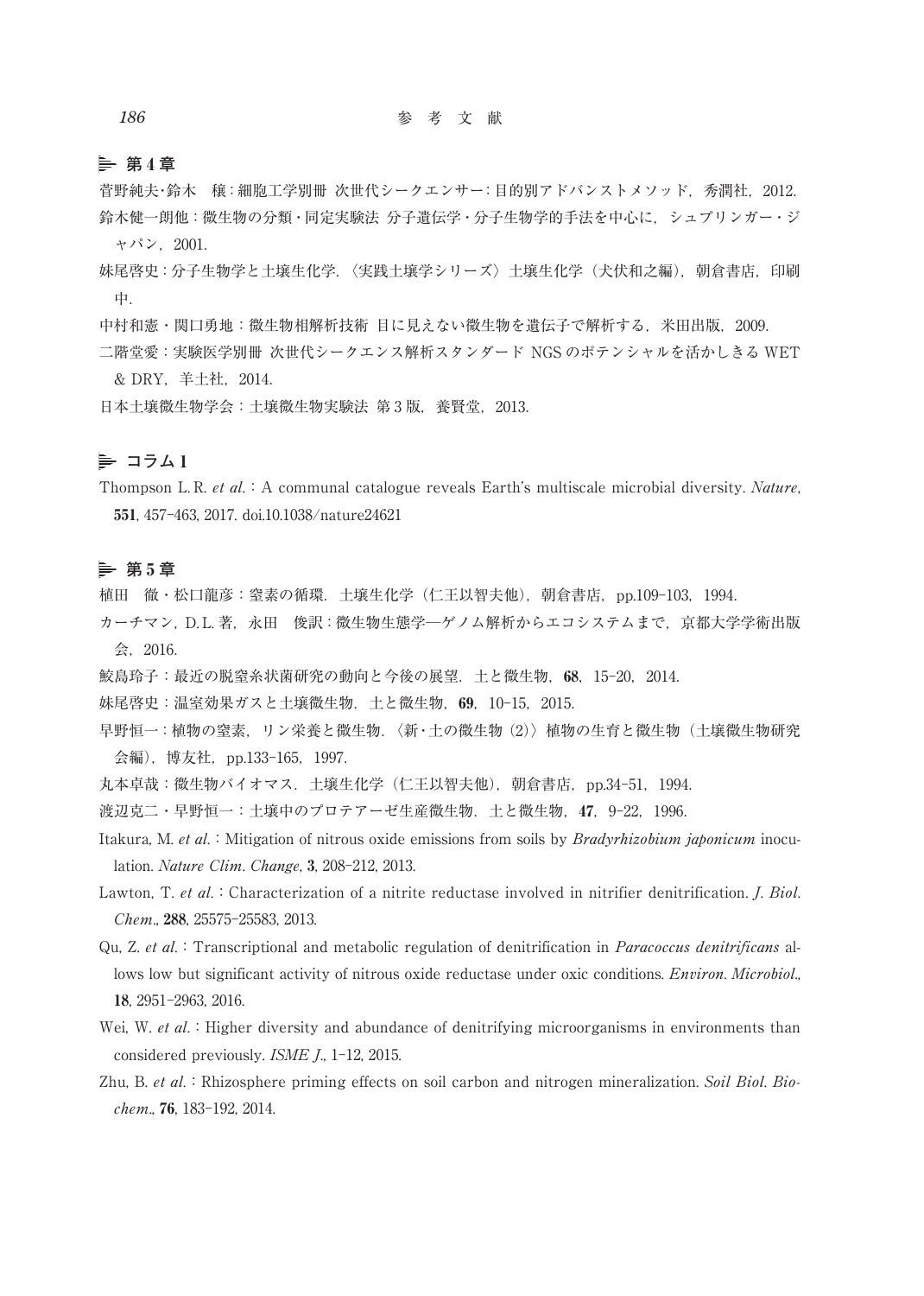**第** 6 **章**

- 渡辺 巌:植物の根に共生する微生物,〈新・植物の微生物(2)〉植物の生育と微生物(土壌微生物研究会 編),博友社,pp.41-74,1997.
- Shiina, Y. et al.: Relationship between soil type and N<sub>2</sub>O reductase genotype (nosZ) of indigenous soybean bradyrhizobia:  $nosZ$ -minus populations are dominant in Andosols. *Microbes Environ.*, 29, 420-426, 2014.
- Shiro, S. et al.: Temperature-dependent expression of nodC and community structure of soybean-nodulating bradyrhizobia. Microbes Environ., 31, 27-32, 2016.
- Suzuki, Y. et al.: Effects of temperature on competition and relative dominance of Bradyrhizobium japonicum and Bradyrhizobium elkanii in the process of soybean nodulation. Plant Soil, 374, 915-924, 2014.

### **第** 7 **章**

梅谷献二・加藤 肇:農業有用微生物─その利用と展望─.養賢堂,1990.

- 大竹久夫:リン資源枯渇危機とはなにか─リンはいのちの元素─,大阪大学出版会,2011.
- 小川 眞:〈自然と科学技術シリーズ〉作物と土をつなぐ共生微生物─菌根の生態学,農村漁村文化協会, 1987.

### **第** 8 **章**

鈴井孝仁他編:微生物の資材化:研究の最前線,ソフトサイエンス社,2000.

### **第** 9 **章**

大畑貫一他編:作物病原菌研究技法の基礎─分離・培養・接種─,日本植物防疫協会,1995. 田部井英夫他編:作物の細菌病─診断と防除─,日本植物防疫協会,1991. Agrios, G. E. eds.: *Plant Pathology*, Elsevier Academic Press, 2004.

### **第** 10 **章**

川口圭三郎編:水田土壌学,講談社,1978. 丸本卓哉:微生物バイオマス,土壌生化学(仁王以智夫他),朝倉書店,pp.34-51,1994. Conrad, R. and P. Frenzel: Flooded soils. In: Encyclopedia of Environmental Microbiology (G. Britton ed.), John Wiley & Sons, pp.1316-1333, 2002.

### **第** 11 **章**

犬伏和之・安西徹郎編:土壌学概論,朝倉書店,2001. 土壌微生物研究会編:〈新・土の微生物 (1)〉耕地・草地・林地の微生物,博友社,1996. 土壌微生物研究会編:〈新・土の微生物 (2)〉植物の生育と微生物,博友社,1997. 服部 勉他:改訂版 土の微生物,養賢堂,2008. 堀越孝雄・二井一禎編:土壌微生物生態学,朝倉書店,2003.